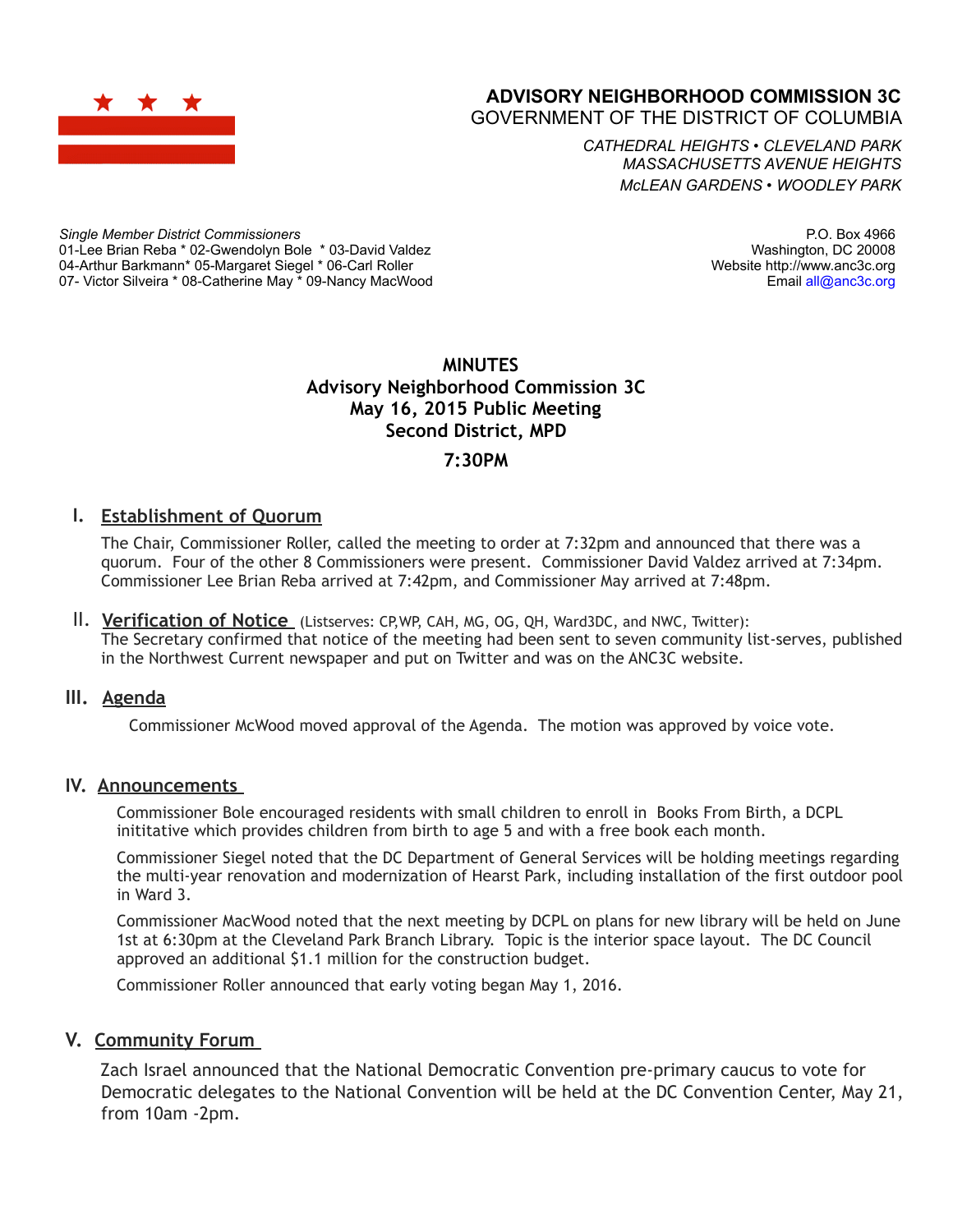## **VI. Consent Calendar**

Commissioner Bole moved approval of the Consent Calendar. The motion was approved by voice vote.

- a. All Letters/Comments must be filed by **May 16**; Hearing will be held on **May 31**, 2016 for the following:
	- 1. ABRA license ABRA-009480 for **New Heights Restaurant**, 2317 Calvert Street NW. This application includes a Sidewalk Cafe endorsement.
	- 2. ABRA license ABRA-013738 for **Alero Restaurant**, 3500 Connecticut Avenue NW. This application includes a Summer Garden endorsement.
	- 3. ABRA license ABRA-060553 for **Mr. Chen's,** 2604 Connecticut Avenue NW.
- b. All Letters/Comments must be filed by **May 23**; Hearing will be held on **June 6**, 2016 for the following:
	- 1. ABRA license ABRA-072380 by **Open City Restaurant**, 2331 Calvert Street NW. This application includes a Sidewalk Cafe endorsement.
	- 2. ABRA licenseABRA-085876 for **Cafe Deluxe**, 3226-3230 Wisconsin Avenue NW. This application includes a Sidewalk Cafe endorsement.
	- 3. ABRA license ABRA-090804 for **Savoy Suites Hotel**, 2505 Wisconsin Avenue NW. This application includes a Dancing Entertainment Summer Garden endorsement.
	- 4. ABRA license ABRA-014225 for **Cactus Cantina**, 3300 Wisconsin Avenue NW. This application includes a Sidewalk Cafe endorsement.
	- 5. ABRA license ABRA-025298 for **Nam-viet Pho 79**, 3419 Connecticut Avenue NW.
	- 6. ABRA license ABRA-025526 for **Cafe Ole**, 4000 Wisconsin Avenue NW. This applications includes an Entertainment Sidewalk Cafe endorsement.
	- 7. ABRA license ABRA-060146 for **Petits Plats**, 2653 Connecticut Avenue NW. This application includes a Sidewalk Cafe endorsement.
	- 8. ABRA license ABRA-060352 for **Two Amys**, 3715 Macomb Street NW. This application includes a Summer Garden endorsement.
	- 9. ABRA license ABRA-060528 for **Indique**, 3512 Connecticut Avenue NW. This application includes a Sidewalk Cafe endorsement.
	- 10. ABRA license ABRA-070945 for **Rajaji Curry House**, 2603 Connecticut Avenue NW. This application includes a Sidewalk Cafe endorsement.
	- 11. ABRA license ABRA-087273 for **Lillie's Restaurant**, 2915 Connecticut Avenue NW. This application includes a Sidewalk Cafe endorsement.
	- 12. ABRA license ABRA-096458 for **Coppi's Organic Restaurant**, 3321 Connecticut Avenue NW. This application includes an Entertainment endorsement.
	- 13. ABRA license ABRA-096593 for **Cafe Paradiso**, 2649 Connecticut Avenue NW. This application includes a Sidewalk Cafe endorsement.
- c. All Letters/Comments must be filed by **May 31**; Hearing will be held on **June 13** for the following:
	- 1. ABRA license ABRA-073292 for **Washington DC Wardman Marriott Park Hotel**, 2660 Woodley Road NW. This application includes a Dancing Entertainment endorsement.
	- 2. ABRA license ABRA-087574 for **New District Kitchen Restaurant**, 2606 Connecticut Avenue NW. This application includes a Sidewalk Cafe endorsement.
	- 3. ABRA license ABRA-014389 for **Lebanese Taverna**, 2641 Connecticut Avenue NW. This application includes a Sidewalk Cafe endorsement.
	- 4. ABRA license ABRA-060601 for **Sorriso**, 3518 Connecticut Avenue NW. This application includes a Sidewalk Cafe endorsement.
	- 5. ABRA license ABRA-088262 for **Cafe Sorriso**, 2311 Calvert Street NW. This application includes a Sidewalk Cafe endorsement.
	- 6. ABRA license ABRA-096643 for **Macintyre's Pub**, 2621 Connecticut Avenue NW. This application includes a Sidewalk Cafe endorsement.
	- 7. ABRA license ABRA-095376 for **Giant #2379**, 3336 Wisconsin Avenue NW.
- d. All Letters/Comments must be filed by **June 06**; Hearing will be held on **June 20** for the following:
	- 1. ABRA license ABRA-095574 for **Fat Pete's BBQ**, 3407 Connecticut Avenue NW. This application includes an Entertainment endorsement.
	- 2. ABRA license ABRA-098875 for **The Grilled Oyster Company**, 3701 Newark Street NW. This application includes a Summer Garden endorsement.
- e. All Letters/Comments must be filed by **June 13**; Hearing will be held on **June 27** for the following:
	- 1. Re-advertisement of ABRA license ABRA-097652 for **Bar Civita**, 2607-2607 24th Street NW. This applications includes an Entertainment Sidewalk Cafe endorsement
- 2. Motion of Approval to submit a Letter to DDOT requesting that DDOT sign northbound Wisconsin Ave. at the Idaho Ave. intersection (where there is a new traffic signal) with No Right Turn on Red sign.
- 3. Motion of No Objection to the following:
- Historic Preservation Review Board application for a rear addition to 3703 Reno Road NW
- Historic Preservation Review Board application for a rear addition to 3512 Rodman Street NW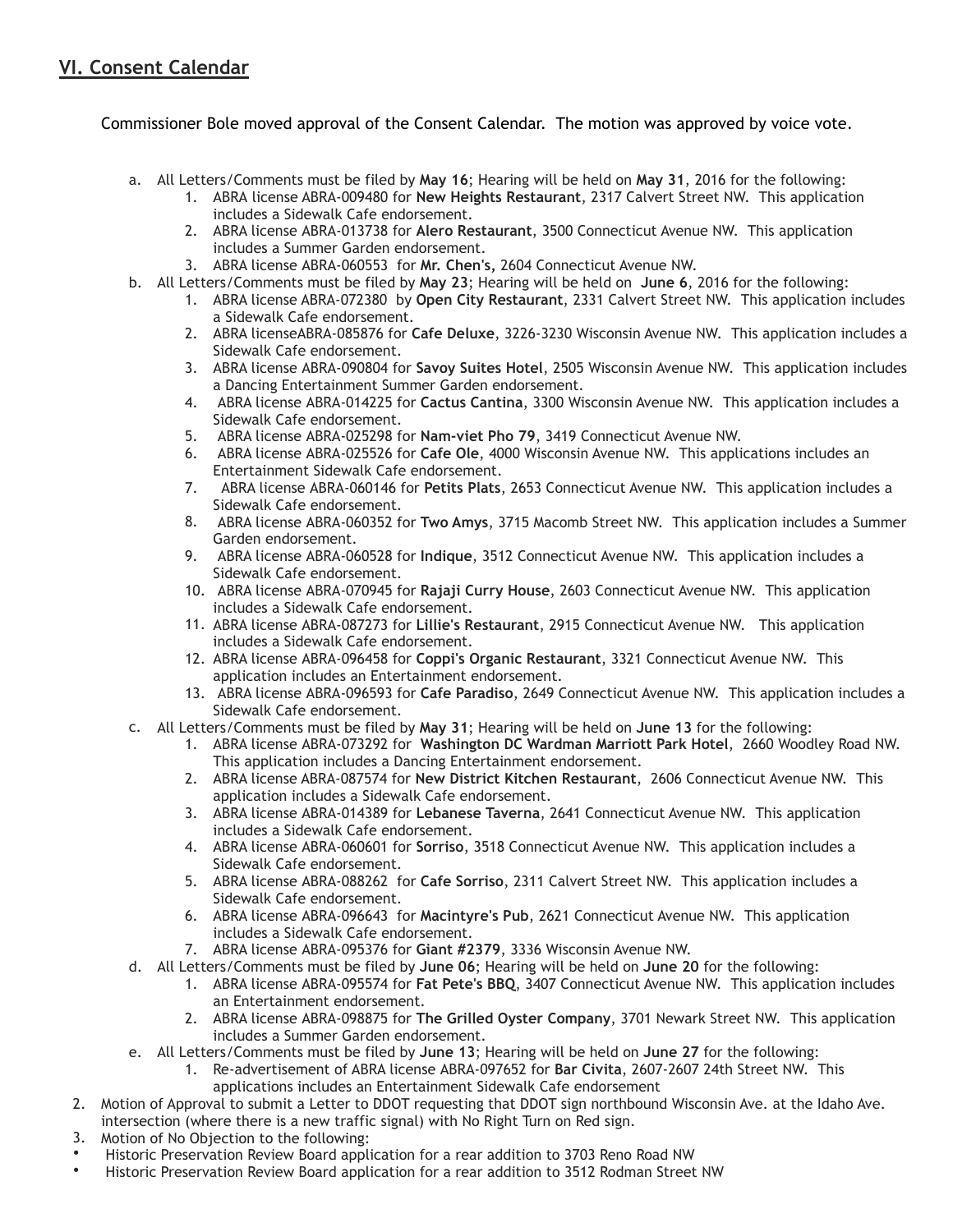- Resolution regarding a Board of Zoning Adjustment ("BZA") application for a special exception for a rear addition to 3512 Rodman Street NW
- Resolution regarding a Board of Zoning Adjustment ("BZA") application for a special exception to construct a rear deck addition to an existing one-family dwelling for 2629 Woodley Place NW
- DDOT Public Space application for widening of a driveway 24" to the south, for 3422 36th Street NW



### **ADVISORY NEIGHBORHOOD COMMISSION 3C** GOVERNMENT OF THE DISTRICT OF COLUMBIA *CATHEDRAL HEIGHTS* • *CLEVELAND PARK* • *MASSACHUSETTS AVE. HEIGHTS*

*MCLEAN GARDENS* • *WOODLEY PARK*

Single Member District Commissioners 01-Lee Brian Reba; 02-Gwendolyn Bole; 03-David Valdez 04-Arthur Barkmann; 05-Margaret Siegel; 06-Carl Roller 07-Victor Silveira; 08-Catherine May; 09-Nancy MacWood

P.O. Box 4966 Washington, DC 20008 Email: all@anc3c.org Website http://www.anc3c.org

Rodney Foxworth Community Engagement Supervisor District Department Of Transportation ("DDOT") Re: Right Turn on Red, Idaho and Wisconsin Avenues NW May 17, 2016

Dear Mr. Foxworth,

ANC 3C recommends that DDOT prohibit right turn on red at the traffic signal at Wisconsin Ave. and Idaho Avenue/Ordway Street in order to prevent vehicles from turning from Wisconsin Avenue northbound lanes onto eastbound Idaho Avenue or Ordway Street during a red cycle.

There are two reasons that we are making this recommendation. One, the angle of a right turn at this particular location permits cars to travel at a high speed, which presents safety concerns and prevents pedestrians from confidently crossing the street knowing the Wisconsin Avenue traffic is stopped. Two, there are two awkward pork chop structures that separate the traffic and that also intersect the pedestrian crosswalks where Idaho Avenue and Ordway Street split. There is no clear visibility for a driver on Wisconsin Avenue of pedestrians in the Ordway St. crosswalk until after the driver turns right. Similarly, there is no warning for a pedestrian that a driver may be turning on a red signal from the crosswalk location. Thus, safety for the pedestrian requires that drivers only turn when the light is green so that pedestrians can confidently use the crosswalk when vehicles on Wisconsin Avenue are stopped for a red cycle.

This letter was considered at a noticed, public meeting of ANC 3C on May 16, 2016 where a quorum was present. The letter was approved by voice vote.

If you have any questions about this matter, please contact Commissioner MacWood, at nmacwood@gmail.com

Very sincerely,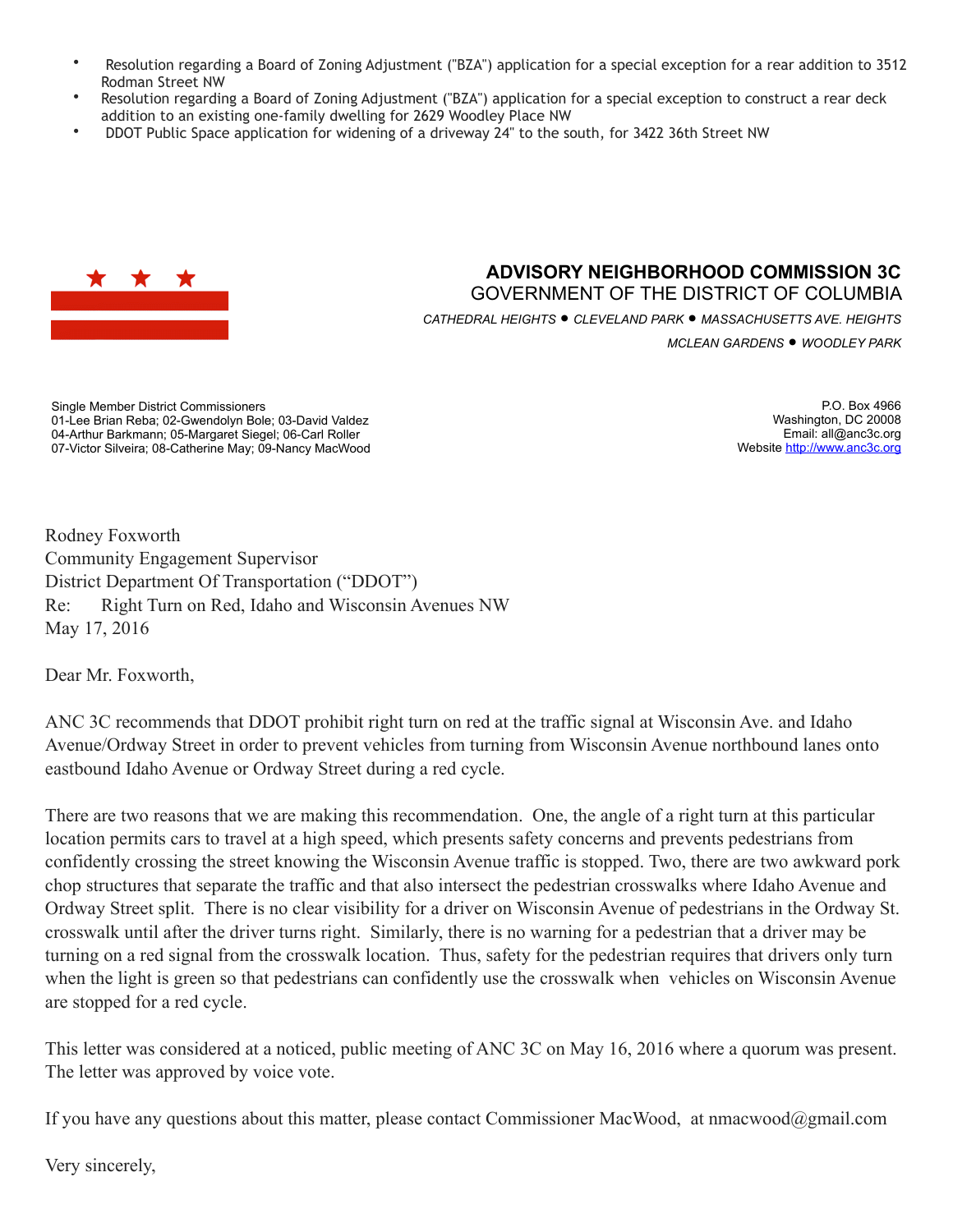Cutter

Carl Roller Chairman, ANC3C

Cc: Commissioners of ANC3C

# **ANC 3C Resolution No. 2016-023 Resolution Regarding a Board of Zoning Adjustment Application for a Side Yard Special Exception Relief, 3512 Rodman Street NW**

Whereas, the owners of a contributing house located at 3512 Rodman street in the Cleveland Park Historic district, have applied for a special exception regarding the east side yard; and

Whereas, the adjoining neighbors have been contacted, reviewed the plans, and have not expressed concern about the proposal, and there would be no adverse effects to adjoining properties or the integrity of zoning regulations;

And Whereas, the east side neighbor's large side yard and the resulting setback of that house from the property line will not create an adverse light and air condition for the neighbor:

THEREFORE, BE IT RESOLVED that ANC 3C has no objection to the request for a special exception.

FURTHER, BE IT RESOLVED that the Chair and Commissioner representing ANC3C05 are authorized to represent the commission on this matter.

**Attested by** 

 $lnAtn-$ 

*Carl Roller* 

**Chair, on May 16, 2016** 

*This resolution was approved by a voice vote on May 16, 2016 at a scheduled and noticed public meeting of ANC 3C at which a quorum (a minimum of 5 of 9 commissioners) was present.* 

> **ANC 3C Resolution No. 2016-024 Resolution Regarding Special Exception for Rear Deck Board of Zoning – Application No: 19263 – 2629 Woodley Place, NW**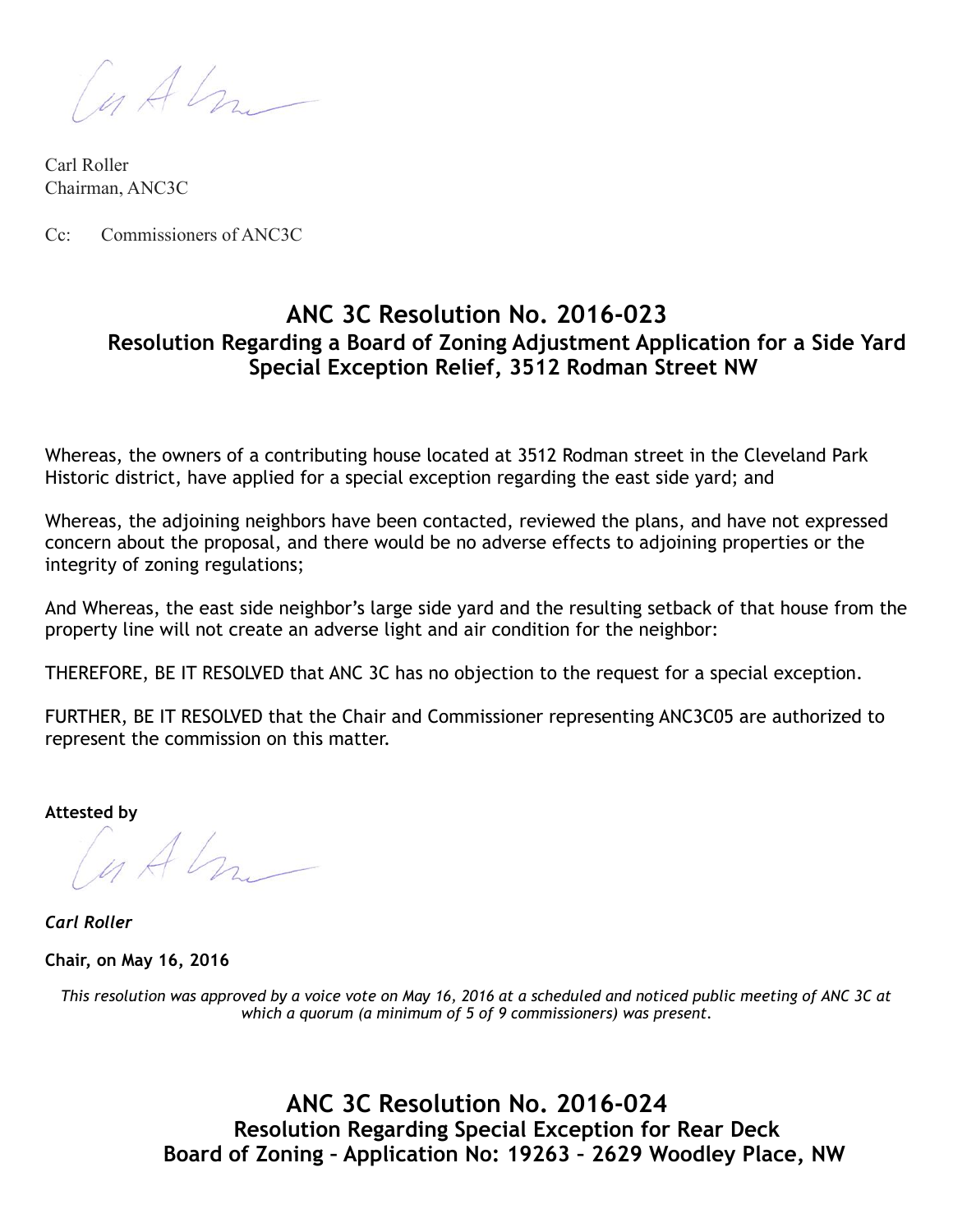WHEREAS, Michael D. Baker and Kimberly Baker purchased their single-family home located at 2629 Woodley Place, NW in 1995 located within the Woodley Park Historic District and within a R4 zone;

WHEREAS, Michael D. Baker and Kimberly Baker filed an application with the Historic Preservation Review Board [HPRB] and the Department of Consumer and Regulatory Affairs [DCRA] / Permit Operations Division to rebuild their rear deck that was damaged as a result of Hurricane Sandy;

WHEREAS, Michael D. Baker and Kimberly Baker applied to the Board of Zoning for a Special Exception to rebuild their rear deck;

WHEREAS, Michael D. Baker and Kimberly Baker propose to replace a weather-damaged wooden deck facing the rear alley with a similarly-styled wooden deck, which will be similar in style– and will also be similar in size and style to the decks on neighboring houses;

WHEREAS, Michael D. Baker and Kimberly Baker are seeking to rebuild and decrease their rear deck, which would bring lot occupancy to 70.03% and rear yard allowance to 5 feet – the replacement deck would have support beams on the ground with the deck surface and surrounding railing at the second story level, resulting in very limited development at ground level;

WHEREAS, Sec. 223 of the zoning regulations permits approval of Special Exceptions as long as the proposed development would not have adverse affects on neighboring property; neighbors were notified and fully support this project in writing:

THEREFORE BE IT RESOLVED that ANC 3C has no objections and supports the concept of this rear deck and recommends that the Board of Zoning approve the Special Exception application;

BE IT FURTHER RESOLVED that ANC 3C requests the Historic Preservation Review Board to include all applicable Regulations in any written decision(s) it renders and/or permit(s) it issues; and

BE IT FURTHER RESOLVED that the Chair, Commissioner Reba (ANC3C01) and/or their designee(s) are authorized to represent ANC 3C on this matter.

Attested by<br> *A*<br> *A* 

*Carl Roller* 

**Chair, on May 16, 2016** 

*This resolution was approved by a voice vote on May 16, 2016 at a scheduled and noticed public meeting of ANC 3C at which a quorum (a minimum of 5 of 9 commissioners) was present.*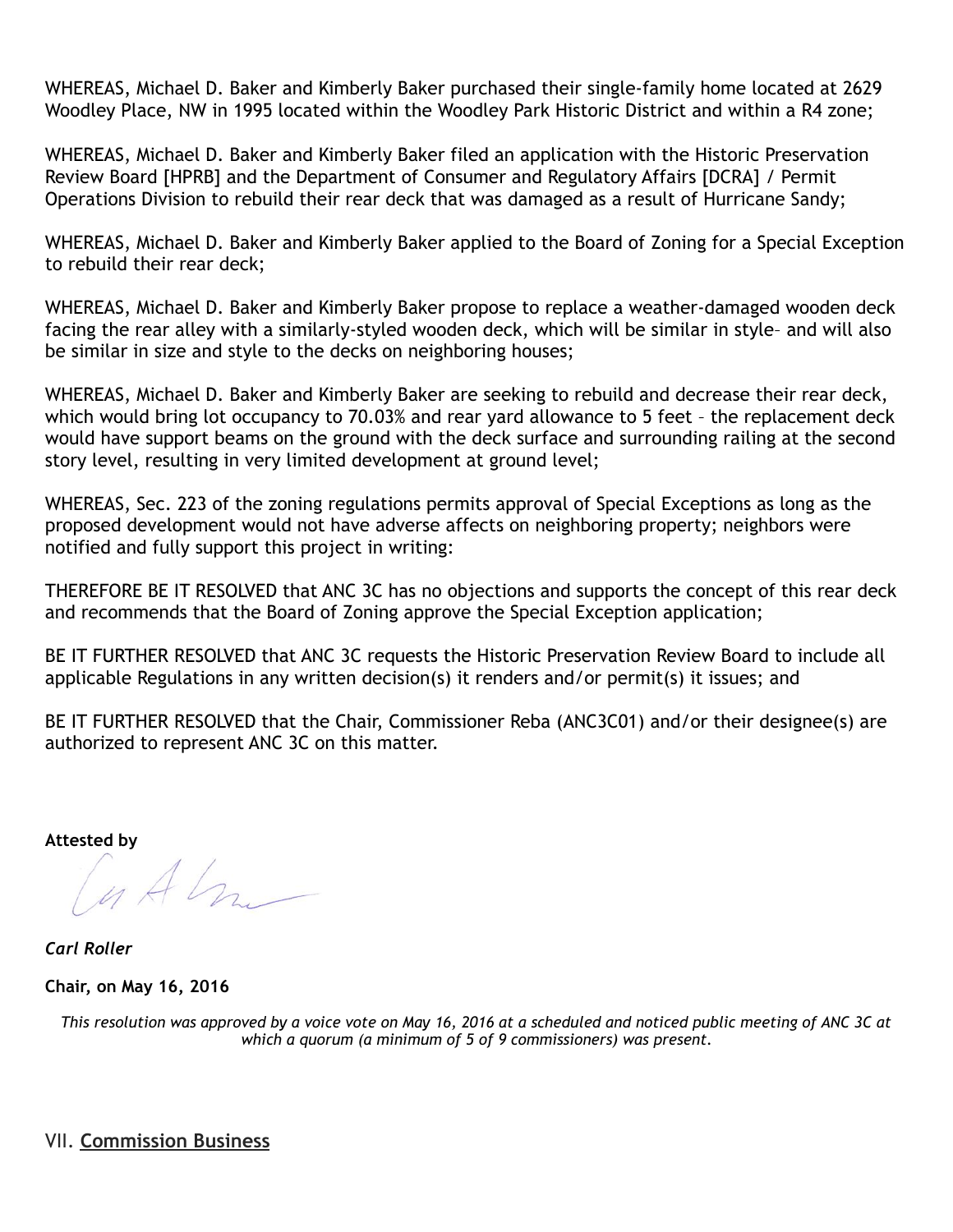*1. Consideration of an application to the Historic Preservation Review Board (HPRB) for concept review of a new academic building on the Tregaron historic landmark property by the Washington International School at 3100 Macomb St. The HPRB has scheduled consideration of this application at its May 26, 2016 meeting.* 

Clayton Lewis, Head of Washington International School, made the presentation on behalf of the school, outlining how current project fit into the second phase of the school's master plan. Others present included Douglas Boyhnrt, project architect, and Michael Verguson, landscape architect .

Lynn Parseghian, Director of Tregaron Conservancy, presented information on how the WIS project would affect preservation of the Conservancy property.

Commissioner MacWood read and moved a resolution on this matter. Commissioner MacWood requested a roll call vote. Motion passed by a vote of 8-0. (Commissioner Barkmann was absent).

# **ANC 3C Resolution No. 2016-025 Resolution Regarding Washington International School's HPRB Application for Concept Approval of New Construction and Landscaping Changes at Tregaron, a National Register Property, 3100 Macomb Street NW**

Whereas, the Washington International School, which owns 6 acres on the 20 acres Tregaron estate site, an historic landmark that is also within the Cleveland Park Historic District, has filed for concept review of a proposal to build a 34,250gsf building on the ridge above Macomb Street; and

Whereas, in 1912 the Tregaron country estate was designed by Charles Adam Platt, the premier architect of the American Country House Movement, in collaboration with Ellen Biddle Shipman, a renowned landscape architect, with an emphasis on axial relationships between buildings and formal gardens, and the shaping of grand views and vistas framed by woodlands and "wild" or naturalistic gardens; and

Whereas, Platt intentionally placed the mansion on Tregaron's largest hill to afford views of the surrounding landscape and also to allow views to the mansion from the grounds, and similarly Platt located roadways to capture memorable views and to reveal the mansion gradually<sup>1</sup>; and

Whereas, one of Platt's goals was to minimally clear the land for the mansion, outbuildings, and formal gardens in order to maintain a sense of seclusion and privacy through tree preservation; and

Whereas, a U.S. Geological Survey map dated 1893 shows the Tregaron site with a prominent eastwest ridgeline and 150 feet of grade change that terminates into two branches of Rock Creek near the north and south boundaries, and that site condition exists today (Attachment A); and

Whereas, the 20 acre Tregaron estate and its entire landscape became a DC historic landmark in 1979 and is registered in the National Registry of Historic Places; and

Whereas, the Washington International School (WIS) leased Tregaron prior to its designation as a historic landmark and during this period an application to construct a single building was approved by

Tregaron Landscape Documentation and Evaluation, Robinson & Associates, <sup>1</sup> Inc., 14 July 1999.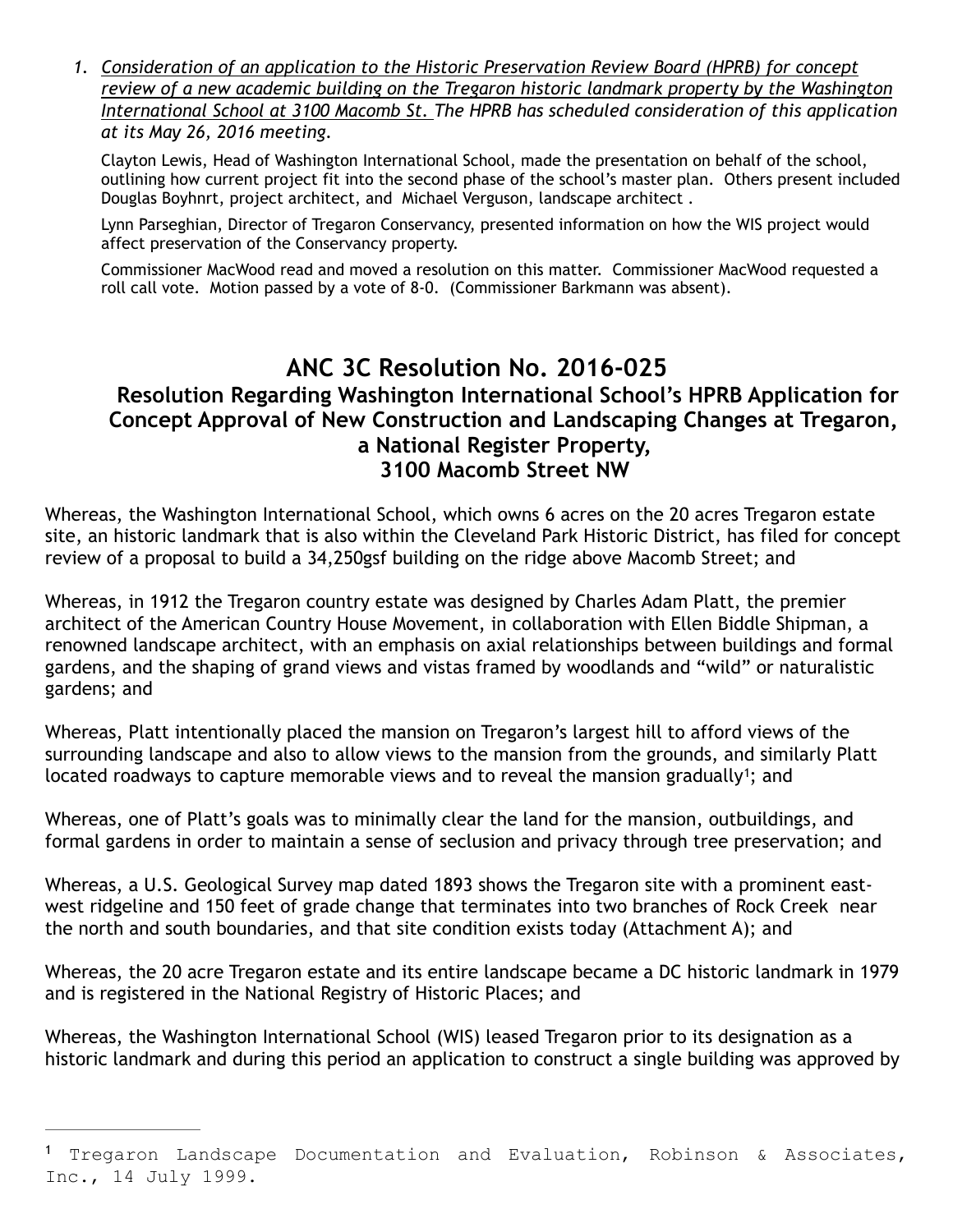the Board of Zoning Adjustment (BZA) with the condition that the causeway (driveway) entrance be relocated to Macomb Street and the roadway be one-way only<sup>2</sup>; and

Whereas, the change in the circulation pattern transformed the original service driveway into the main entrance to the estate; and

Whereas, the Washington International School bought 6 acres of Tregaron in 1980 and entered into an agreement with Friends of Tregaron, the preservation group that became the Tregaron Conservancy, the private land owner, and WIS to protect Tregaron from inappropriate development and to provide the conservancy and the school with resources to facilitate the maintenance and rehabilitation of the landmark; and

Whereas, that agreement was based on guidelines established by the DC Historic Preservation Review Board (HPRB) and was approved by HPRB in 2006; and

Whereas, that agreement included support for WIS to increase its enrollment, to build a regulation soccer field on the southwest border of its portion of the landmark, to build a theatre/classroom/ library building, and to use specific parts of the estate property for program needs; and

Whereas, in approving limited development on the landmark estate in exchange for the agreement, the Mayor's Agent cited the HPRB's comments on the record that the Landscape Plan was the key component of the special merit application; and

Whereas, the current proposal includes a 34,250 gsf science and technology classroom building; 17,800 gsf underground parking structure for 45 cars, which would leave 57 surface parking spaces; replacement of some walkways with brick; rehabilitation of original landscapes, some of which have been planned for some time as part of WIS' obligation per the agreement; and replanting of the north slope below the ridge after construction; and

Whereas, after preliminary reactions to the proposal, WIS revised the proposal by lowering the height of the proposed new classroom building by 13 feet so that the proposal's north elevation dimensions are 27 feet high by 215 feet long, and the parking structure's north elevation dimensions are 6-13 feet high by 110 feet long with an external staircase separating the two structures; and

Whereas, the proposed parking structure would extend 6 feet into the north slope and the proposed classroom building would extend 61 feet into the north slope at the point where it meets the existing gym building, and the construction disturbance to the ridge and north slope, including regrading, would extend from the west lot line almost to the driveway; and

Whereas, the proposed underground parking structure would require the creation of a garage entrance/exit opening in the driveway and thereby effectively reduce the expanse of the north slope and would either result in car headlights shining across the east meadow or mitigating dense landscaping that would mask views in this valley; and

Whereas, the estate's historic carriage house, which is currently surrounded on two sides by surface parking would have bus parking on its north facing side, an open courtyard on its west side, and the new classroom building, separated by the exterior staircase, to its northwest corner; and

<sup>&</sup>lt;sup>2</sup> BZA Order No. 12576, 1978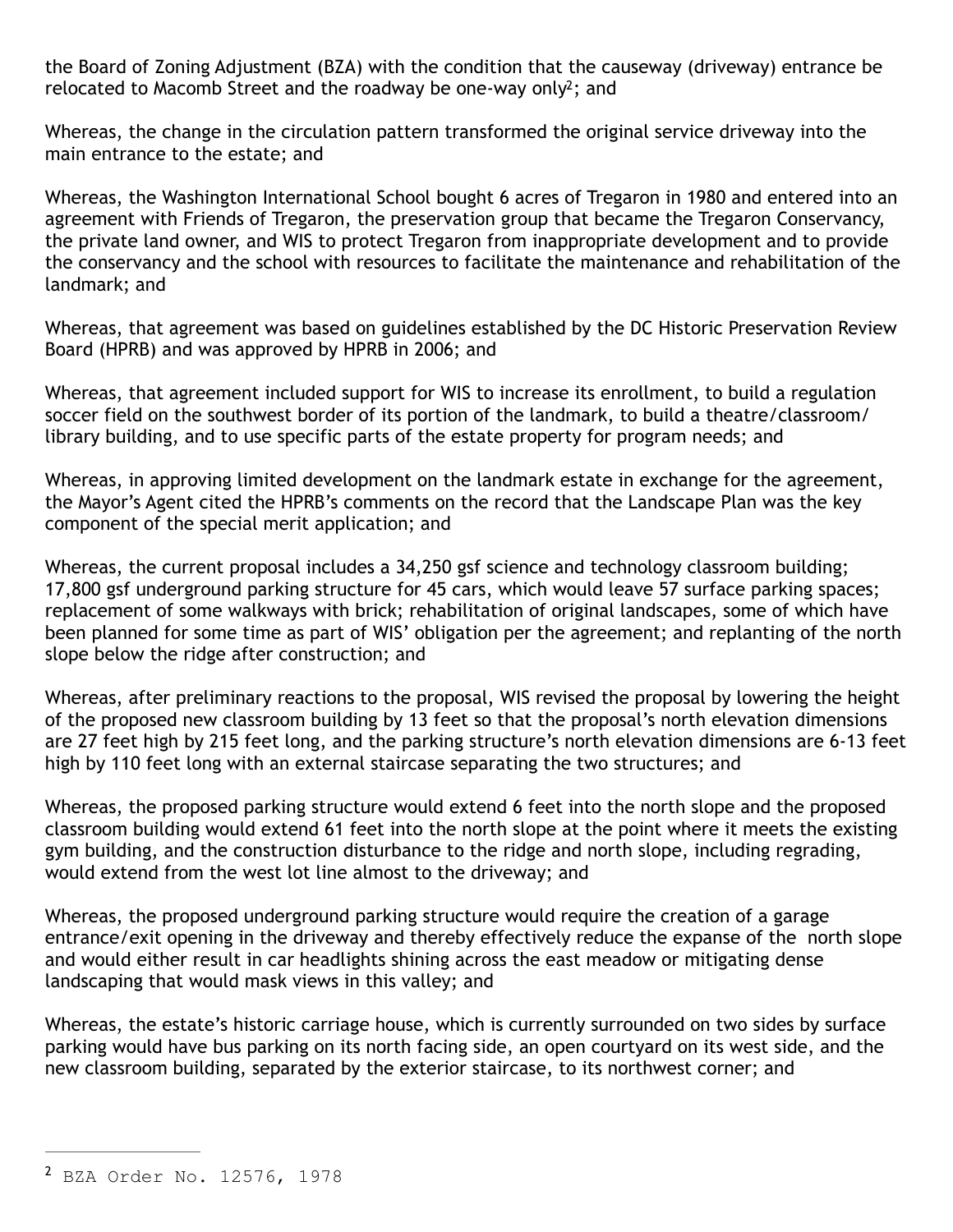Whereas, great effort was taken to arrange and design the gym and the most recently built school buildings on the estate so that they would minimally impact significant views into or out of the estate, including relocating the gym farther away from the Macomb ridge and north slope, and breaking up massing so that the middle school and AAA building would appear more in scale with the original historic estate structures; and

Whereas, the Tregaron Conservancy Board of Directors found that the proposal was not compatible with the landmark and submitted a report outlining their evaluation of the proposal; and

Whereas, the ANC has received many letters of support for the proposal and many letters of opposition to the proposal:

Therefore, Be It Resolved that Advisory Neighborhood Commission 3C (ANC) opposes the current WIS application based on our finding that it would negatively affect key features of the landmark and is thus, incompatible with the preservation and protection of the landmark;

Be It Resolved that the ANC specifically finds that

1. the location of the proposed classroom building on the ridge would destroy this characterdefining feature and replace it with a long wall-like structure that terminates into another wall-like structure housing the garage (Attachment C );

 2. the location of the proposed building would also significantly alter the north slope by reducing its depth with building and regrading to allow for construction;

 3. the plan to re-landscape the north slope to restore the construction-related removal of the tree canopy and to mitigate the mass of the building does not compensate for altering this important feature of the landmark;

 4. the length and height of the proposed classroom building would dominate the views into the estate from the north and would substantially change the experience of entering a private, secluded country estate; and

 5. the proposal to build an underground garage and remove some surface parking is laudable, but the necessary intrusion into the carefully planned driveway and the elimination of part of the north slope is incompatible with maintaining the original intent to gradually reveal the mansion by entering the estate through a forested landscape with occasional clearings to reveal views – we find that the original intent has not been lost with the change of the entrance to Macomb Street;

Be It Resolved that the ANC finds that in general the WIS proposal would establish an institutional aesthetic with this imposing new building on a landscape that was designed to have structures minimally intrude on the existing landscape, which is as prominent a feature of the landmark as are the Platt-designed estate structures;

Be It Resolved that the ANC also finds that the length of the proposed classroom building and its scale and massing reads as a wall, which is a design element that Cleveland Park has sought to avoid in the historic district that is characterized by openness and very low walls and fences where they exist; and

Be It Resolved that the ANC appreciates that WIS has listed many historic features of the landmark on their portion of the property that could be restored or rehabilitated and we hope this could serve as a blueprint for continuing the extraordinary work of the Conservancy and WIS to steward the rebirth of this extremely important landmark;

Be It Resolved that the ANC authorizes the chair and the 3C09 commissioner to represent the ANC on this matter.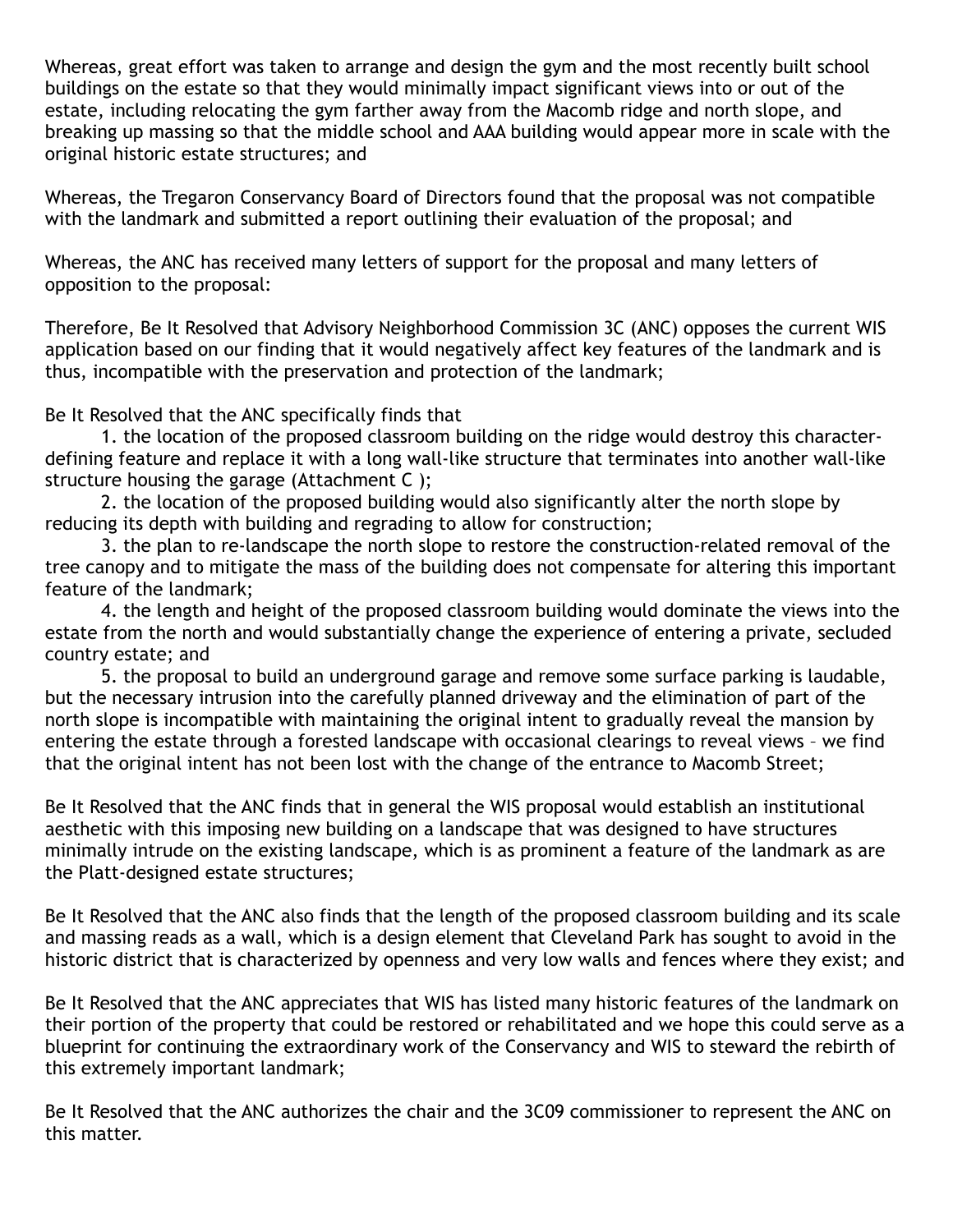Attested by<br> *A*<br> *A* 

*Carl Roller*  **Chair, on May 16, 2016** 

*This resolution was approved by a roll-call vote of 8-0 (one commissioner was absent) on May 16, 2016 at a scheduled and noticed public meeting of ANC 3C at which a quorum (a minimum of 5 of 9 commissioners) was present.* 

*2. Consideration of a revised Historic Preservation Review Board (HPRB) application and a Public Space application at 3450 Ordway Street.*

GW Fowlkes, project architect, made the presentation for the property and explained that this was for revision of an HPRB previous approval. Commissioner MacWood read and moved a resolution regarding the application. The motion passed by voice vote.

# **ANC 3C Resolution No. 2016-026 Resolution Regarding Revisions to an HPRB-Approved Project, 3450 Ordway Street NW**

Whereas, the owners of a residence at 3450 Ordway St., a contributing house in the Cleveland Park Historic District, have submitted changes to a concept plan for an addition that was approved by the Historic Preservation Review Board (HPRB) and endorsed by ANC 3C; and

Whereas, those changes include adding windows to the new "hyphen" construction connecting the existing structure to the new addition, and rotating the angle of the new construction 1-story breakfast room; and

Whereas, the revision also includes moving the proposed new driveway 14 ft to the west; and

Whereas, the owners of the adjoining lots have viewed plans showing the revisions and have expressed no objections:

Be It Resolved that ANC 3C has no objection to the proposed revisions in the previously approved concept plan;

Be It Further Resolved that the Chair and the 3C09 Commissioner are authorized to represent the commission on this matter.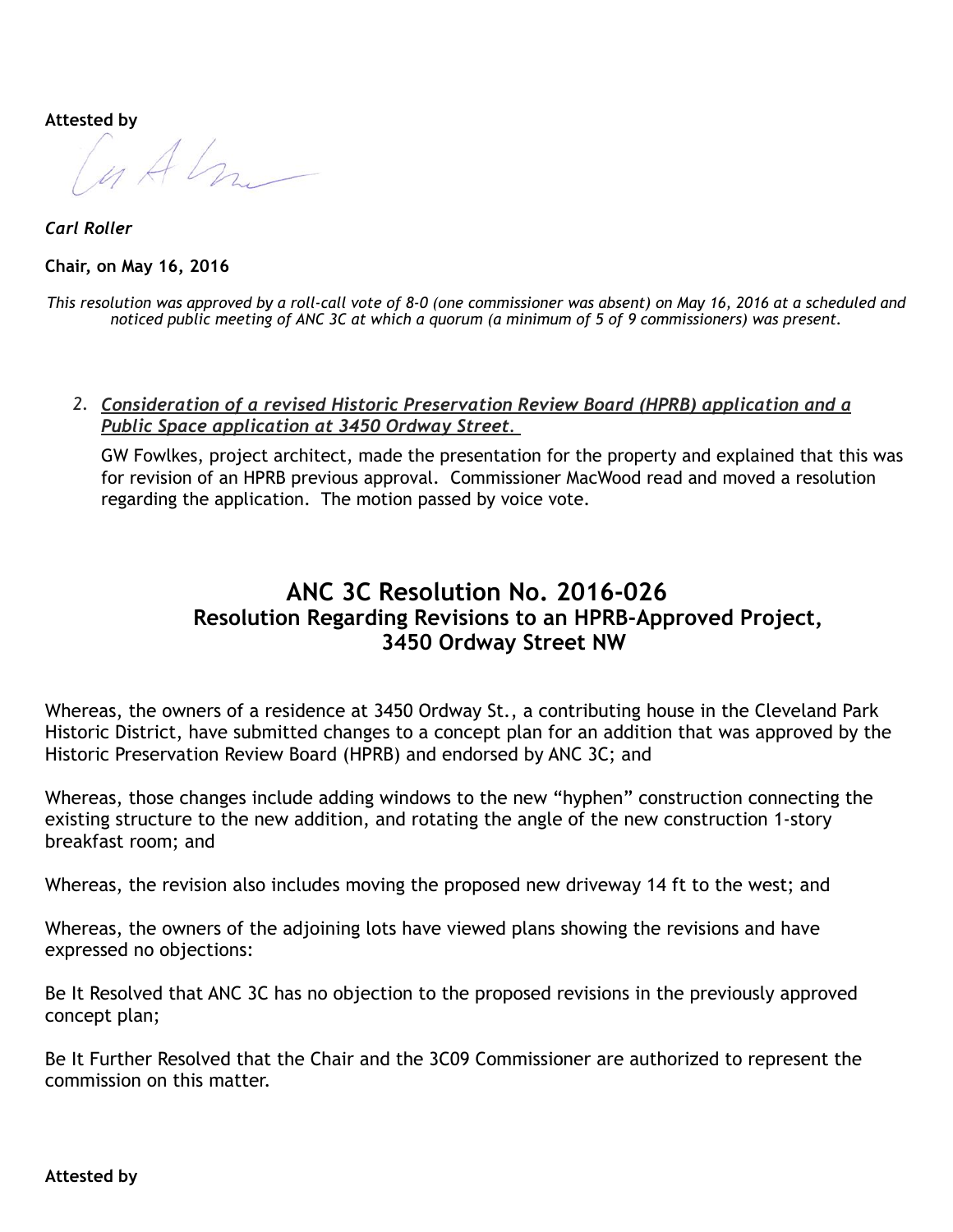Cuth

*Carl Roller* 

**Chair, on May 16, 2016** 

*This resolution was approved by a voice vote on May 16, 2016 at a scheduled and noticed public meeting of ANC 3C at which a quorum (a minimum of 5 of 9 commissioners) was present.* 

Commissioner MacWood read and moved a resolution regarding the District Department of Transportation Public Space application. The motion passed by voice vote.

# **ANC 3C Resolution No. 2016-027 Resolution Regarding a DDOT Public Space Application for a New Driveway and Retaining Walls, 3450 Ordway Street NW**

Whereas, the owners of 3450 Ordway Street have filed for permits (DDOT Tracking Number 12654) to construct a new 10 feet wide driveway and retaining walls in public space; and

Whereas, the retaining walls would enclose the sides of the driveway that will access an underground garage; and

Whereas, a second set of parallel retaining walls at grade would create a planting area next to the rear portion of the driveway, but would not extend the full length of the driveway; and

Whereas, the adjoining property owners have been shown the driveway and retaining wall plans and have no objection to the proposal:

Be It Resolved that ANC 3C has no objection to the permitting of a new driveway and associated retaining walls at 3450 Ordway Street;

Be It Resolved that the Chair and the 3C09 commissioner, or their designee, is authorized to represent the commission on this matter

**Attested by** 

 $lnAtn-$ 

*Carl Roller*  **Chair, on May 16, 2016** 

*This resolution was approved by a voice vote on May 16, 2016 at a scheduled and noticed public meeting of ANC 3C at which a quorum (a minimum of 5 of 9 commissioners) was present.*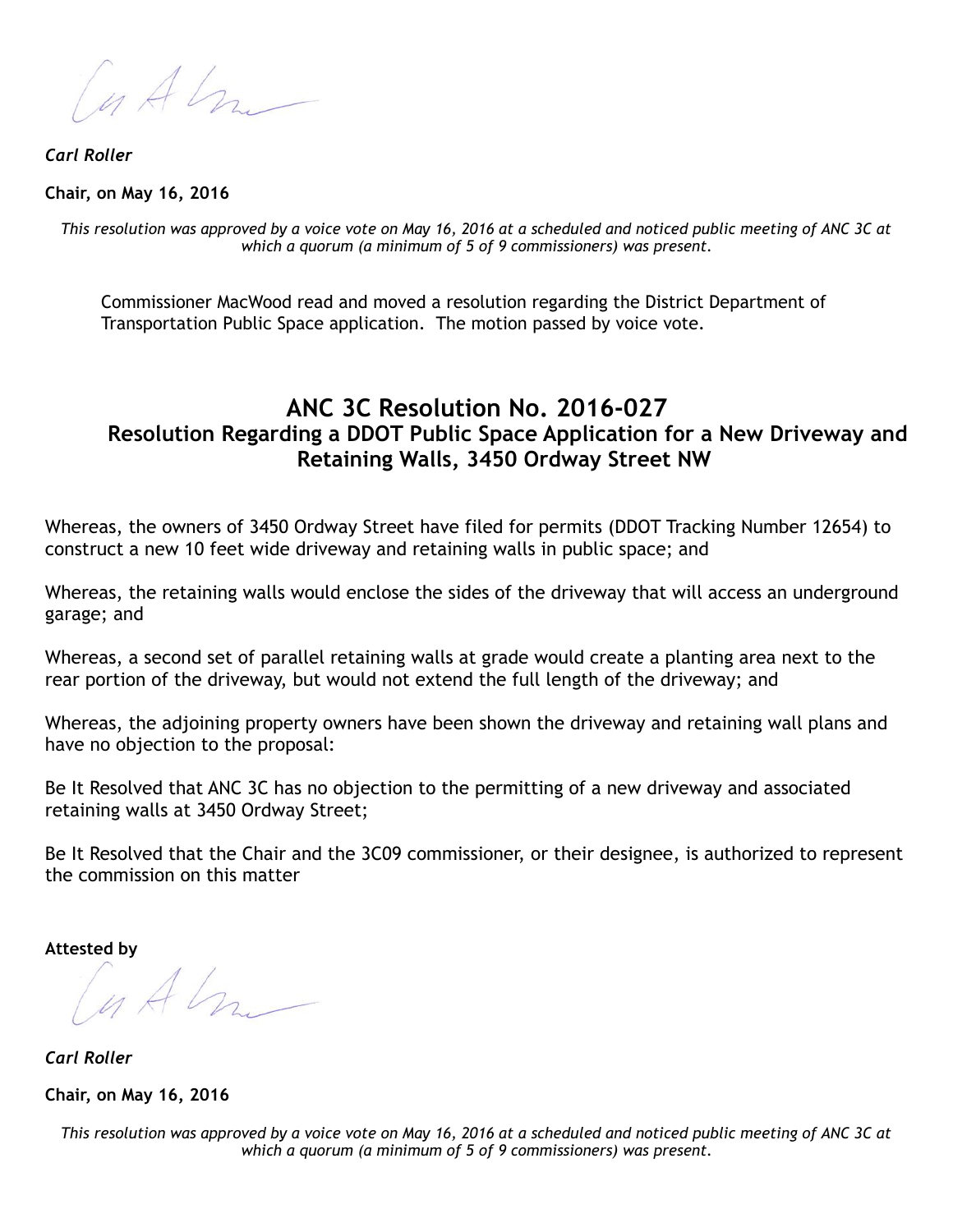*3. Consideration of a resolution urging the DC Council to adopt a program of paid leave that balances reasonable costs to businesses and meaningful benefits to employees:* 

Commissioner Bole provided the background for the Resolution, co-sponsored by Commissioner MacWood. Commissioners Reba and Siegel also requested to be co-sponsors. Commissioner Bole read and moved the Resolution. Motion passed by voice vote.

# **ANC 3C Resolution No. 2016-028 Resolution Regarding the Issue of Access to Paid Family Leave**

WHEREAS, ANC3C recognizes that research shows that access to paid family leave during times of medical and family needs is a benefit that should be available to District of Columbia employees and others working in the District of Columbia;

WHEREAS, paid leave is associated with economic benefits for employers such as improved labor force retention and performance by fostering the health and well-being of employees and their families;

WHEREAS, under the current DC law, Family and Medical Leave Act of 1990, some DC workers are entitled to up to 16 weeks of unpaid leave for events such as caring for a family member or addition of a child;

WHEREAS, most employees who need such leave can not afford to forego income for many weeks;

WHEREAS, the Universal Paid Leave Act of 2015 as proposed addresses the concept of providing the necessary coverage;

THEREFORE, BE IT RESOLVED, that ANC3C urges the DC Council to adopt a program of paid leave that balances reasonable costs to businesses and meaningful benefits to employees;

BE IT FURTHER RESOLVED, that the Chair of ANC3C and the Commissioners for 3C01, 3C02, 3C05, and 3C09 are authorized to represent the Commission on this matter.

**Attested by** 

 $lnAtn-$ 

*Carl Roller*  **Chair, on May 16, 2016** 

*This resolution was approved by a voice vote on May 16, 2016 at a scheduled and noticed public meeting of ANC 3C at which a quorum (a minimum of 5 of 9 commissioners) was present.*